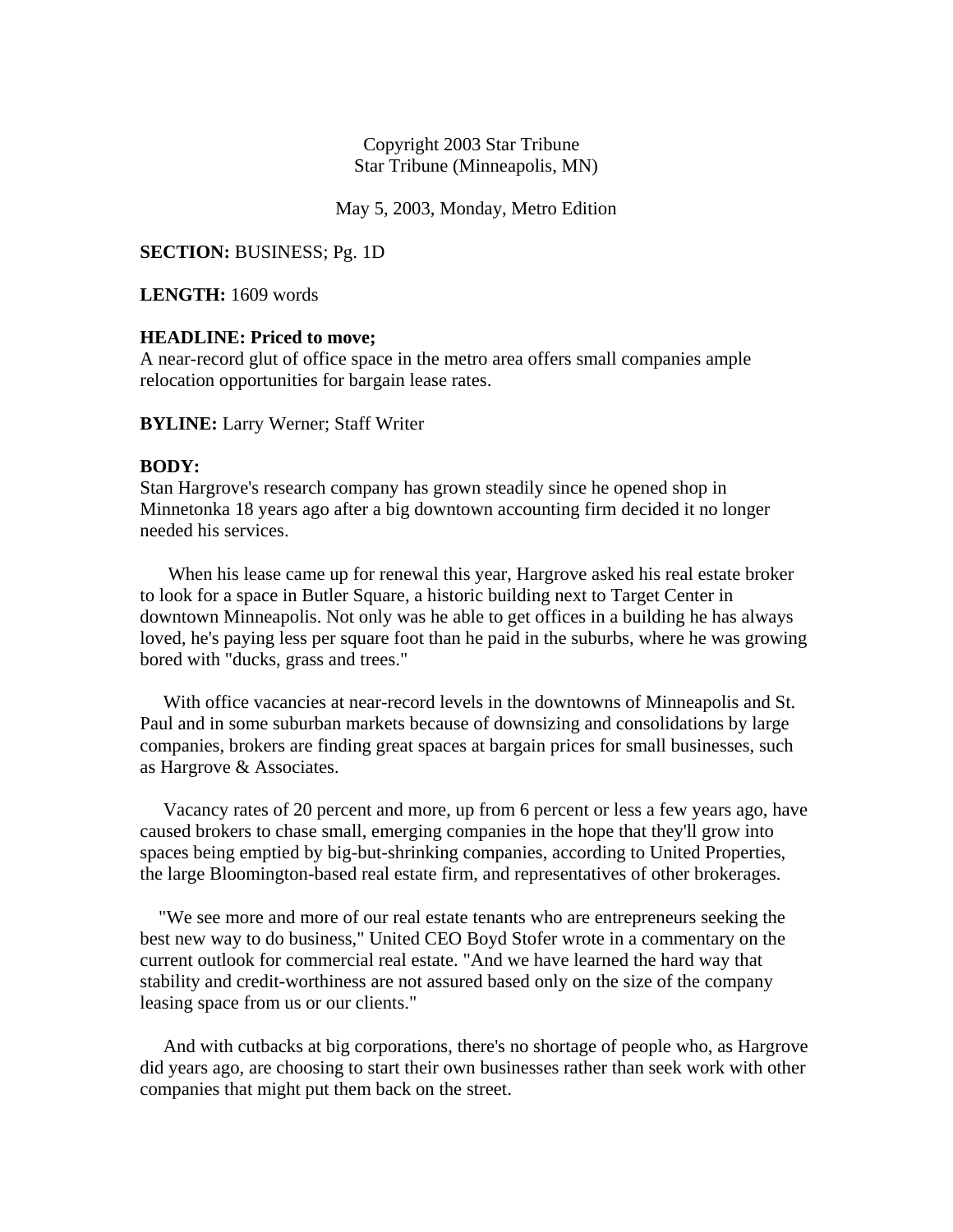Bill Kelly and Steve Alpeter learned the equipment-leasing business at Chicago-based Comdisco Inc., one of the largest business-equipment leasing and technology services companies in the world until it collapsed into bankruptcy last year. Now the two friends and neighbors have leased Class A office space in Edina's Grandview Square, where they can be their own bosses in a brand-new, gleaming structure a mile from where each of them lives. They know such space might not have been affordable to their start-up firm, First Premier Capital, if the office market hadn't been so soft.

 Before the office glut hit two years ago, brokers were looking for bigger deals than a seven-employee venture such as theirs.

 "They were elephant-hunting," Alpeter said. "We're just squirrels. I think we've benefited from it."

 United Properties Vice President Jim Jetland agrees. "We're seeing a lot of smaller users, entrepreneurs laid off by corporate America." Jetland found the Grandview space for First Premier at 10 percent below the asking price. He could have secured an evenbetter deal in Eden Prairie's Golden Triangle, where high-technology failures and other factors have created a vacancy rate of about 40 percent, compared with 20 percent or more in the western suburbs and in the downtowns.

 Brian Helmken, a vice president with CB Richard Ellis, represents landlords in the depressed southwest-metro market. He has been reminding his colleagues for months that hunting squirrels has worked during previous downturns in the office market and can work now.

 "I had two guys who went in a sublease I was marketing, former local executives with Sprint," Helmken said. "They started their own company at 3,000 square feet in great space at great rates. We had all these great companies Honeywell, Cray, Sperry Univac \_ cut people back in '85, '86, and they all went out and started their own businesses."

 Kevin O'Neill, vice president for office leasing at Welsh Companies, said building owners are making concessions on lease terms to start-up ventures in an effort to fill empty offices. Rather than asking for the three- or five-year leases that larger companies typically sign, "I'm seeing a willingness of landlords to do shorter-term deals \_ one- or two-year leases \_ with these smaller entities," O'Neill said. "The owner can fill up the space for a year or two in a tough market, and a new entity can go in and get some attractive space."

 Said Brent Erickson, a senior associate with United: "We're seeing people starting businesses, individuals breaking away from established companies." Erickson got Hargrove's 11-person company into Butler Square. With prices so low, he said, these entrepreneurs can even afford to lease extra space to accommodate future expansion.

One United client, a marketing-communications firm called the GEM Group, was able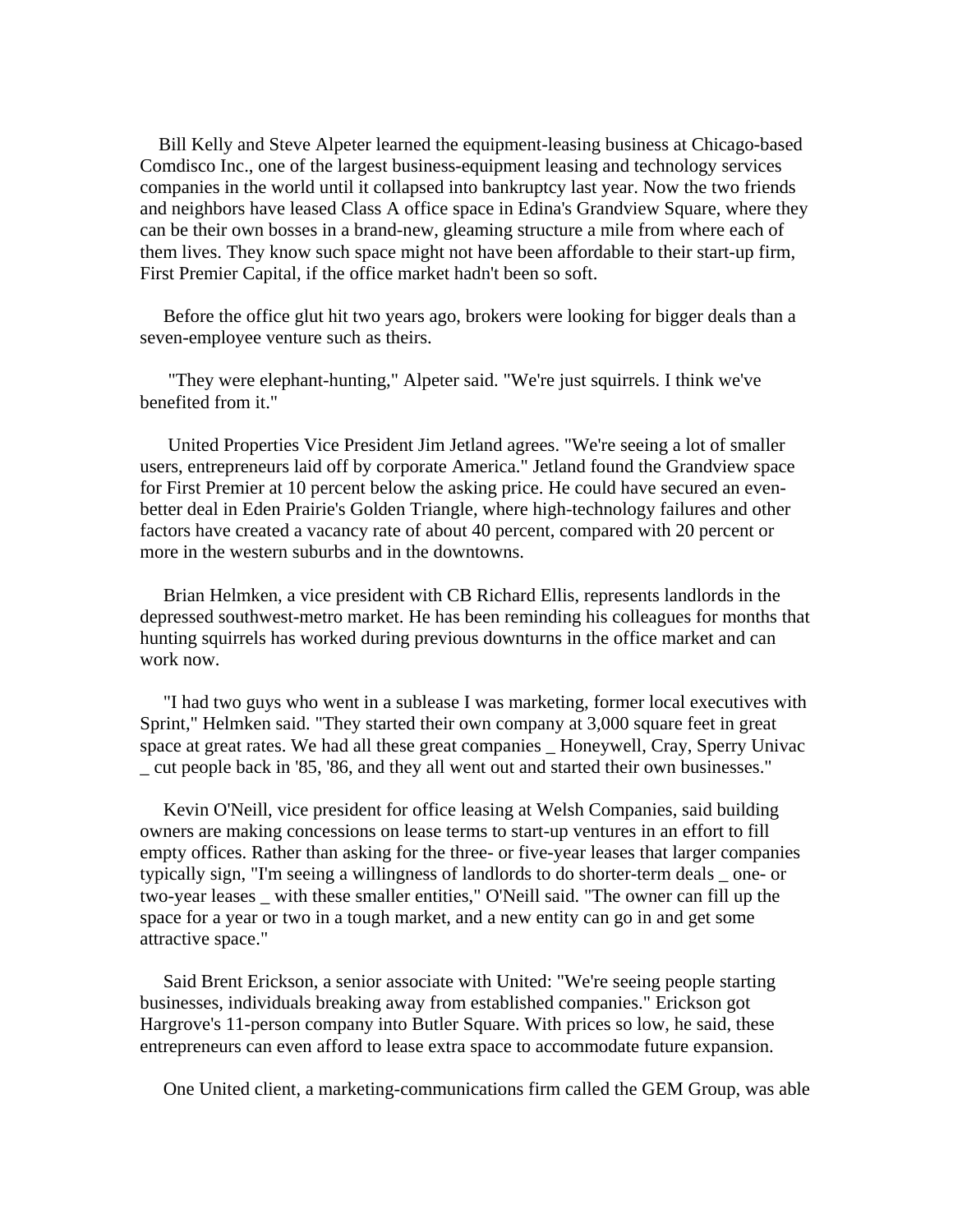to move from a multi-tenant building in Edina to its own building in Minnetonka and save 20 percent per square foot. Thanks to the dot-com failures in the suburbs, GEM President David Kuettel had his pick of suburban office spaces for a company that has grown from 17 employees in 2001 to 43 this year.

 "It's good for employees," Kuettel said of his new headquarters. "It's good for morale. Clients feel good when they come here. I'm pleasantly surprised."

#### Dealing directly

 Erickson said it's not more lucrative to work with entrepreneurs than with the big tenants, but it's often more enjoyable.

 "When you deal with the smaller companies, you're dealing with the person who is the owner and CEO, and they typically don't say, 'Talk to my real estate expert,' " Erickson said. "They need the advice and they need the counsel, and I really enjoy dealing with the people who are the passionate decision-makers of their businesses."

 He said he might as well enjoy it, because the big companies aren't likely to be looking for space anytime soon, for a variety of reasons.

 Erickson, who specializes in downtown Minneapolis space, said a wave of anticipated consolidations by big tenants combined with some unanticipated recession-related downsizing, have turned his attention to smaller users. Companies such as Wells Fargo, American Express, Target and AT&T freed up downtown office space when they consolidated into their own buildings. And the recession that followed the 2001 terrorist attacks caused other large companies to put space on the market.

 "Now you have to focus on a broader range of business sizes because you can't count on the large users to be your security blanket from a credit standpoint and a growth standpoint," Erickson said. "Right now I'm staring at a pile of 15 to 20 different transactions, and I don't think any of them is over 15,000 square feet. Last year by this time, I'd probably done three transactions that were 50,000 square feet in size."

#### Down to three

 Kelly and Alpeter say their experience at Comdisco illustrates the changing office market.

 "In Minneapolis, at one time, we had about 200 employees and we had close to 80,000 square feet of office space," Kelly said of his former employer of 16 years. "And it came down to three of us in the Northland Plaza in 1,200 square feet" until the office closed in September.

 Rather than try to hook on with another leasing company as sales executives, Kelly and Alpeter teamed up with a Sioux Falls bank that was interested in an equipment-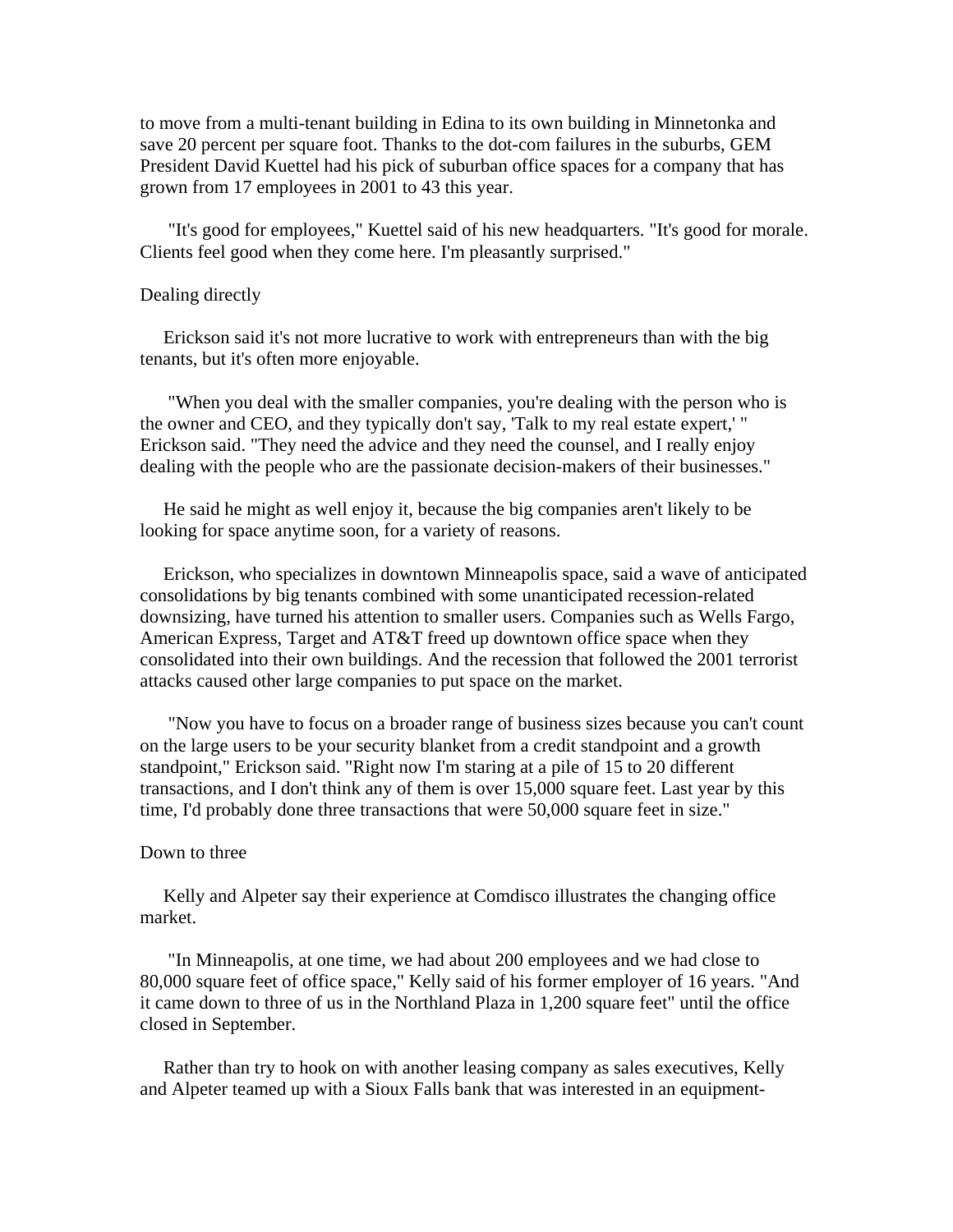### leasing affiliate.

 "Despite the economy we're in, we can say we're ahead of our projections," Kelly said of his new company, which opened for business in November. "We're at a run rate to do somewhere between 125 percent and 150 percent of our first-year goal. We can't wait until pocketbooks open up again because we think there's a lot of pent-up demand."

 He and Alpeter hope to be doing \$75 million in leasing revenue within a couple of years and have 15 or 16 employees. To accommodate that growth, they've taken an option on some adjacent space in Grandview Square that includes doors facing onto the ornate first-floor lobby.

 Jetland said he has confidence that First Premier Capital will succeed in growing from a small tenant into a large tenant. But during his years with United, he has seen companies grow from start-ups into large firms and shrink back to smaller tenants. He recalled finding about 1,200 square feet of space for Born Information Systems when that company was starting and seeing the company take more than 100,000 square feet in Minnetonka's Carlson Center before shrinking because of the high-tech collapse.

 Hargrove not only was looking for more space but wanted the stimulation of a downtown location.

 "Butler Square is where I always wanted to be, but it was always too expensive," he said. Until now. On the seventh floor of Butler Square, with windows providing a view of downtown on one side and the nine-story atrium of the restored office building on the other, Hargrove is happy with his real estate bargain.

"This is the first time we've moved when it's a buyer's market," he said.

Larry Werner is at lwerner@startribune.com.

Twin Cities office vacancy rates

 Total vacancy rates for commercial property in the Twin Cities which have risen steadily the past five years, took a big jump in 2002. Downtown Minneapolis took the biggest hit, as its vacancy rate rose to 23.1 percent from 13.7 percent in 2001.

- Annual netro-area vacancy rates

'95 10%

'97 7.5%

'02 20.5%

(See microfilm for complete chart.)